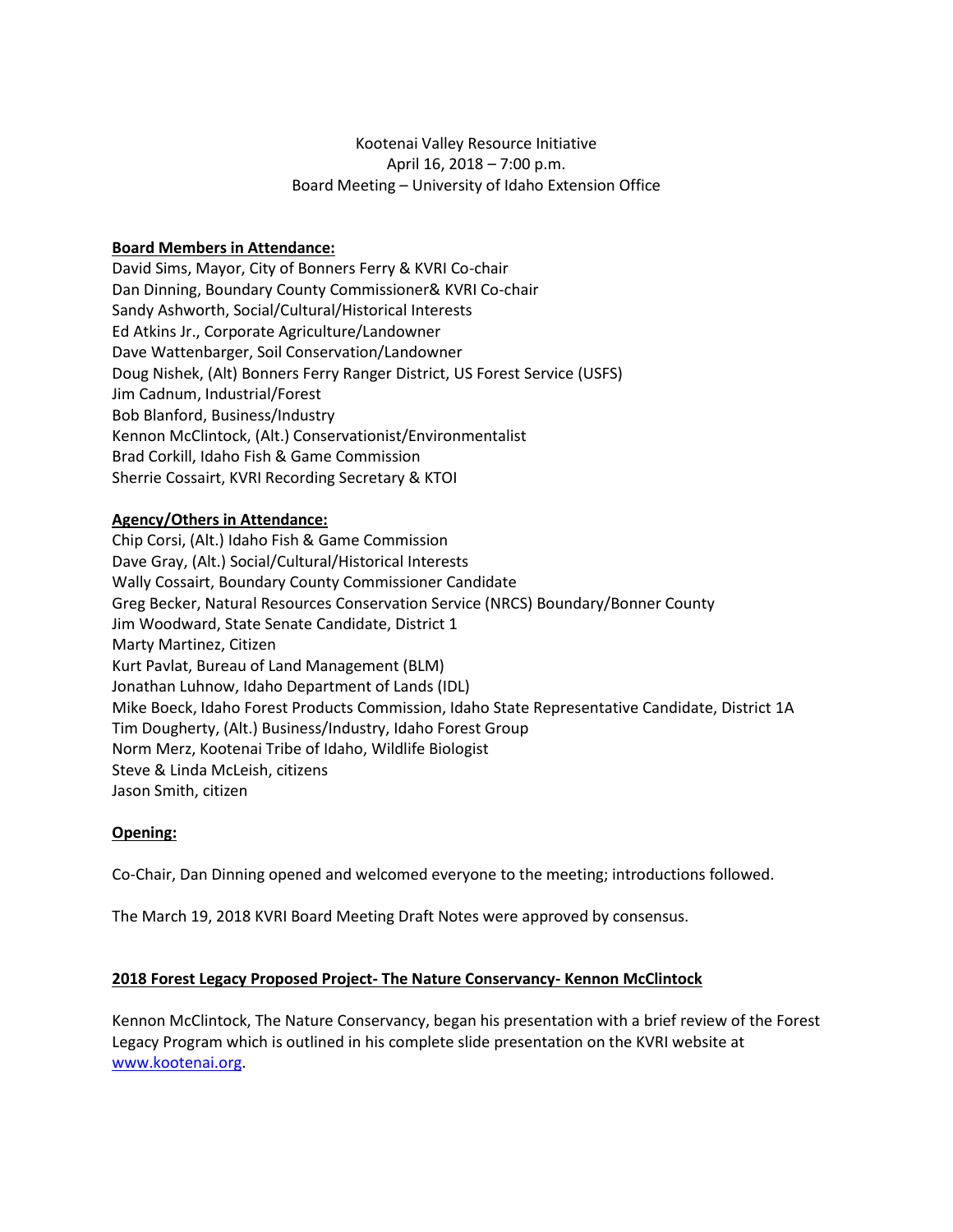#### **Moyie River Forest Legacy Project 2018**

- Land owned by Hancock and Molpus in the Dawson Ridge area
- Total project is 6326 acres (Hancock-2172 acres & Molpus-4144 acres)
- The area is at high risk for development in the next 20-30 years
- Easements will be perpetual and will guarantee public access on these lands
- Road situation will remain the same as it is now

Boundary County is a resource based economy. We depend on agriculture and timber to fuel our economy. There has to be a balance and that balance is being threatened. Resource lands bring in jobs, property taxes and stumpage to land owners. Mills provide jobs, taxes and profit to the owner which equals community stability. Industry needs certainty of a log supply and the forest landowners need a market. If the land cannot produce the logs needed, the mills shut down, land loses its value, the timber ground is left unmanaged and those unmanaged lands convert to residential use. The public can lose access. Also forestlands developed into subdivisions drop out of the timber base.

Boundary County has 200,000 acres of private land with 40,000 acres of Industrial Forest and 80,000 acres of Small Woodland. In the last 10 years approximately 10,000 acres have changed hands from Industrial to Small Woodland ownership. The total acres in the County that are in Conservation Easements are 20,000 acres in Industrial acres and 5,000 acres in small woodland. With all the forestlands in the County it still cannot supply the mills in the county alone. They have to rely on timber from outside the County as well as Canada. Tim D. stated that the Canadian logs have decreased this year because of the market in their country.

Kennon was surprised to hear at the Candidate forum on Wednesday night that the timber industry is dead and there is no forest products industry in Boundary County. In 1990, the data showed 3 mills in the County needed 97mmbf of logs and cut 166mmbf of lumber. Today in 2 mills they take 118mmbf of logs and cut 236mmbf of lumber year. He would say the industry has improved and doing quite well in the last 20 years. Tim D. added that IFG hoped to cut 178-180mmbf of lumber this year at Moyie.

Kennon also presented 2017 Mill Data that represented 6 mills in the Region and sources of Timber Supply by Forest Ownership. (Moyie, LaClede, Chilco, Naples, Priest River and Plummer) The total log volume of 470mmbf came from Industrial (50%), Small Private Woodlands (22%) and Canadian land (8%) for a total of 80%. The State and Federal Lands contributed 20% of that log volume. It is critical we maintain this base. Concern was expressed about land exemptions and timber based management of those lands. It is an Issue for the industry and an issue of fairness for the taxpayers in the County.

### *Detailed information of Kennon's presentation is available on the KVRI website a[t www.kootenai.org.](http://www.kootenai.org/)*

### **Pacific Northwest Scenic Trail presentation -Doug Nishek USFS**

Doug reported that the Forest Service met last Friday with the Kootenai Tribe of Idaho (KTOI) and staff, Dan D. (Boundary County Commissioner), representatives from Idaho Conservation League, the Yaak Valley Forest Council, and the Congressional staff to discuss routing alternatives to the Idaho portion of the Pacific Northwest Scenic Trail. The conversation has been looking at 2 drainages in the Selkirk Range for through-hikers, specifically the Myrtle Creek and Ball Creek Drainages. The hikers tend to hike 15-20 miles a day, re-supply, and continue on. At this time the best option seems to be routing traffic through the Ball Creek drainage because it is mostly public land and from the Forest Service biologist's point of